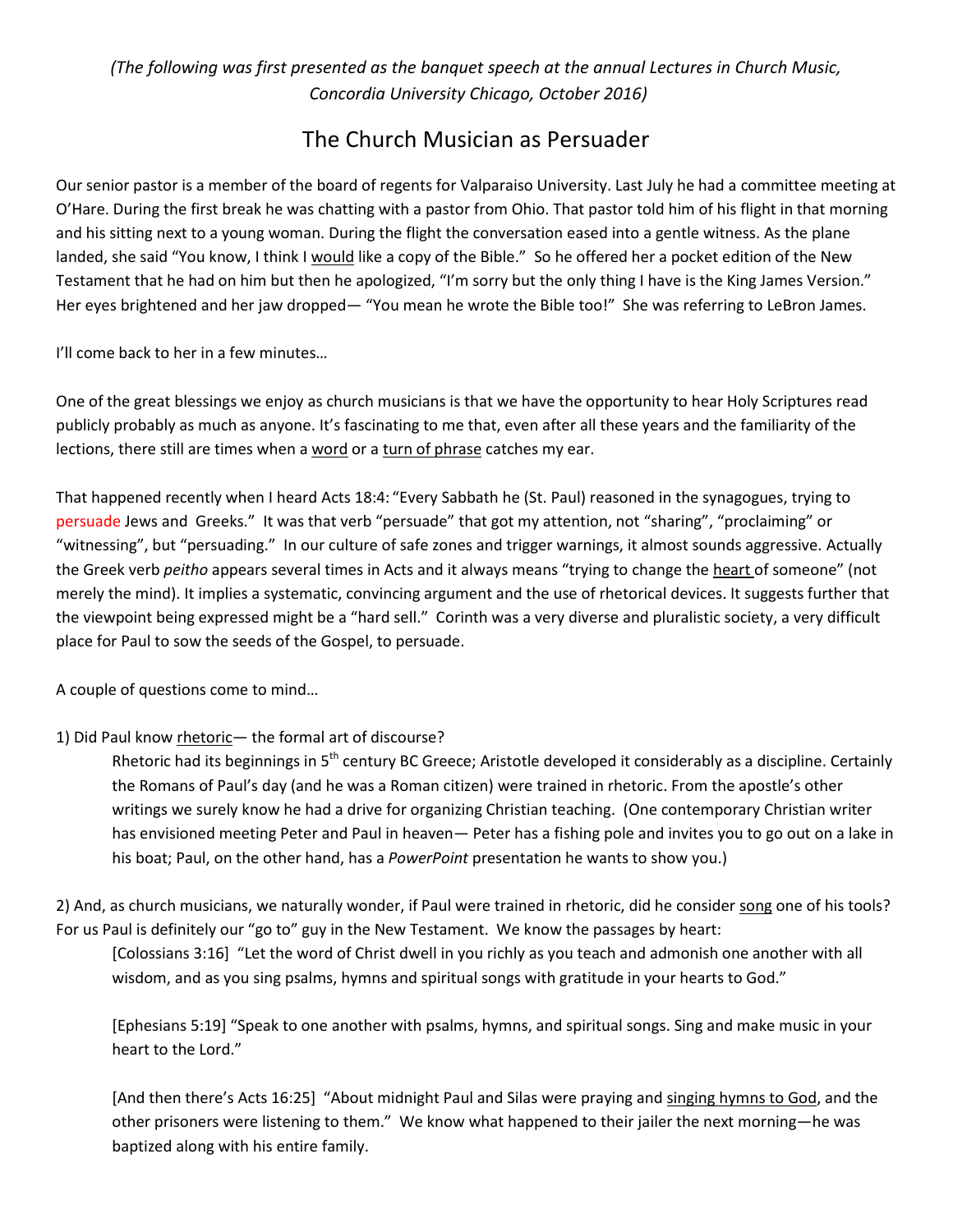It's probably safe to say that Paul was not only an apostle, but also a persuader, a rhetorician for the Gospel. It's also safe to conclude that he knew something of music's power in that witnessing.

……….……

One of the reasons that verb in Acts 18:4 caught my ear was that "persuade" has also been showing up in the public conversation about worship and church music.

One instance was in the May 2015 issue of the journal, *Reformed Worship,* where Zac Hicks pleads for a more emotionally persuasive liturgy. He uses Thomas Cranmer, Archbishop of Canterbury, and his work on the *Book of Common Prayer* as his source material. Hicks notes the influence of Luther and Melanchthon on Cranmer and their synthesis of Augustinian thought with humanism and Erasmus and how he also came to see justification by faith alone as the root of all change in people. (Hicks fails to mention that Cranmer's second wife was a very important Lutheran the niece of Andreas Osiander—nor does he muse about what influence pillow talk might have had. ©) But the influence of rhetoric on Cranmer is unmistakable in his own revision of the Mass:

- the use of flowery, sensory language, emotionally-charged words, couplets, triplets, carefully using a succession of words to chip away at the human heart.
	- o "meet, right, and salutary"
	- o "we have erred and strayed"
	- o "pass our time in rest and quietness"
	- o "…we acknowledge and bewail…sins and wickedness….by thought, word and deed…provoking thy wrath and indignation…."

For Cranmer persuasive liturgy was about saying the right words, at the right time, said in just the right way.

Another instance came this summer when I was reading Chris Ahlman's essay—"The Church Musician and the World" in the festschrift *Charles Ore: An American Original* (pp. 157ff). Ahlman is an LCMS career missionary in Europe, stationed in a church plant in Leipzig. (And a former student of Charles Ore, I might add.) Ahlman talks about the church musician as prophet, herald, and persuader. For him this is not a theoretical or historical question; it's real life. The culture of Leipzig today is like most of Europe. Less than 12% of people identify as Christians. It's not all that different from first century Corinth. As Ahlman says, being a church musician is not about "showing up to play". Rather it is a "call to arms."

The connection between the art of rhetoric and the art of church music is quite developed.

In the early Church when Arius wanted to spread his heresy as far as possible, he wrote a hymn called "Thalia." We still have a copy today.<sup>i</sup> It powerfully lays out Arius' teaching about Jesus—not co-equal with the Father, not co-eternal, not with an equal glory. But the songs of the followers of Athanasius proved stronger. We still sing many of those especially the ones by St. Ambrose, like "Savior of the Nations, Come."

In the middle ages, interestingly, both congregational song and rhetoric fade from favor.

But in the Reformation Era both make a significant comeback…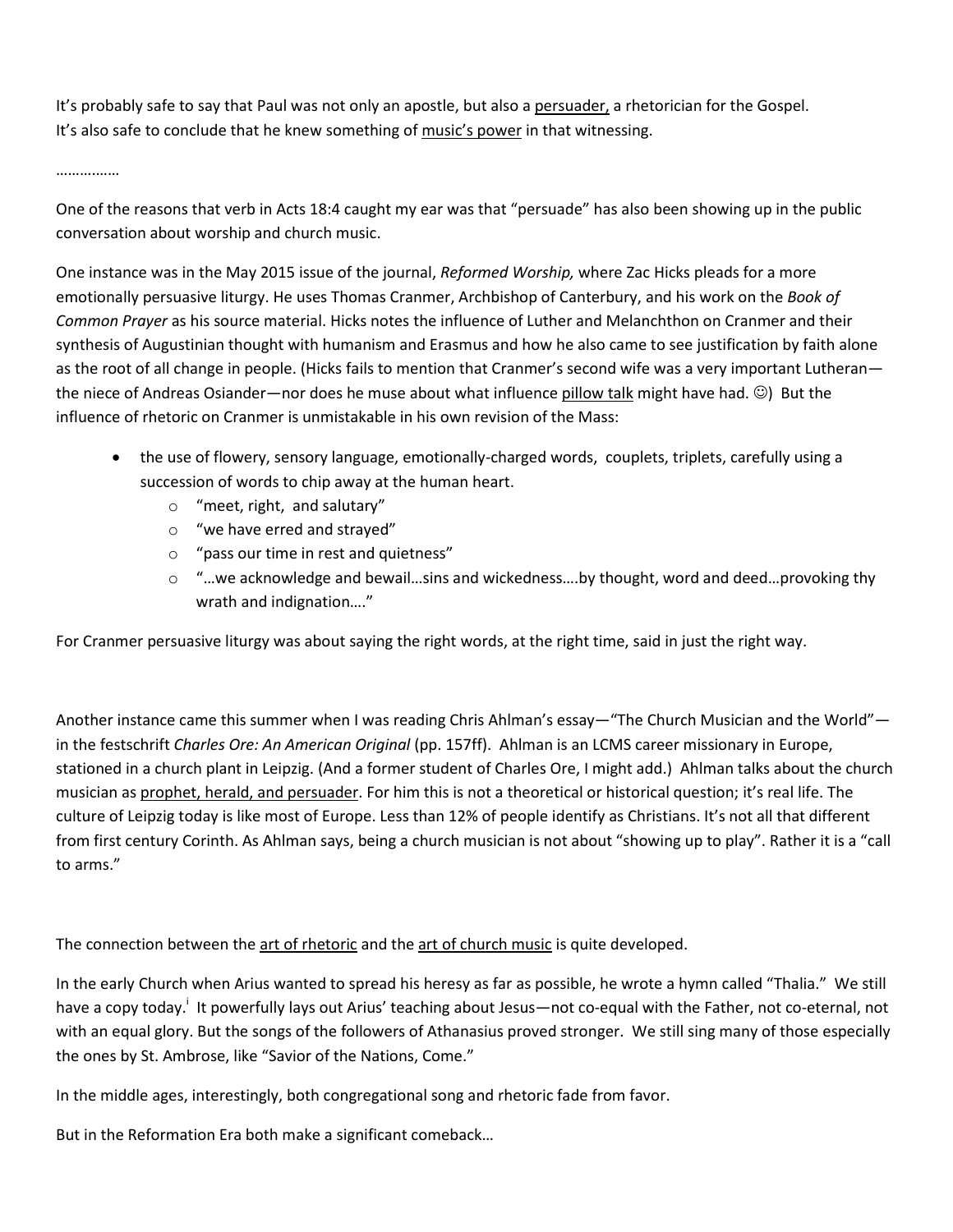In the last twenty years or so, much study has been focused on the use of rhetoric by both Luther and Melanchthon. For Luther some of the attention has been on his sermons. <sup>ii</sup> As for <u>music as a rhetorical tool,</u> no one here needs to be reminded of Luther's promoting of congregational song for the purpose of teaching and persuading. And it was effective. The Jesuits in the Counter Reformation complained that "Luther damned more people with his hymns than all his sermons and books combined."

But more study has been done on rhetoric and Melanchthon. Knowing how Melancthon carefully set up the *Apology to the Augsburg Confession*, how he used the outline steps—*exordium, narratio, propositio, confirmatio*, and *peroratio* doesn't change our understanding of the Lutheran Confessions themselves, but it does shed much light on how he constructed his argument against the Roman Catholic authorities.

More important are Melancthon's later education reforms. In the Latin schools (where virtually all church musicians were trained) the art of rhetoric was taught along side the art of music. (At this time rhetoric was moving from the mathematically-based *quadrivium* [arithmetic, geometry, music, astronomy] to the linguistic *trivium* [grammar, logic, rhetoric].

(We use the same flow in Christian education today—Bible stories are grammar- $\rightarrow$ Christian doctrine is logic- $\rightarrow$  being able to explain and defend the faith is rhetoric.)

And the return of congregational song brought interest in how to best convey Word persuasively in song.

All Lutheran church musicians were schooled in rhetoric and began applying it to music for the next 200 years, all the way into the Baroque era, seeing a full flowering in the compositions of Johann Gottfried Walther and others.

Dietrich Bartel—a Mennonite teaching at the University of Manitoba—lays this out in great detail in his book *Musica*  Poetica: Musical-Rhetorical Figures in German Baroque Music.<sup>!!</sup>

The use of faux bourdon, diminution, silence, quick harsh dissonances, ground bass, and all those ornaments we struggled to learn in college were there not to bring attention to the performer but rather to convey the texts more meaningfully, more persuasively.

This linking of church music and rhetoric has continued into our own era. Erik Routley, the great British hymnologist and thinker about church music once mused about what happens when theologians DO NOT try to engage music and the arts. This was in 1984—

> "What might our 'new theologians' have achieved in our generation if they had had an artist among them! What may the best of them yet achieve if they can interest a musician in what they are trying to say? It is hardly too much to say that if it won't sing, it isn't good theology."  $\dot{N}$

### That brings us to 2016.

Most of you know the name of Fr. Michael Joncas, who wrote "On Eagles' Wings" and many other important hymns; he's a part of the triumvirate of Haugen, Haas and Joncas and I would venture a guess has been a part of your own music ministries for some time. What you might not know is that he studied liturgy at Notre Dame and in Rome; he currently teaches at the University of St. Thomas, in St. Paul MN, at Notre Dame and St. John's, Collegeville.

In the preface to his recent collection of his new hymns—*Within Our Hearts Be Born*<sup>V</sup>—Fr. Joncas lays out a startling proposal, namely that the Roman Catholic church develop a Hymn of the Day for every Sunday and solemnity in the lectionary cycle. In paragraph three he goes to Edward W. Klammer (my predecessor at CPH) for his basic definition of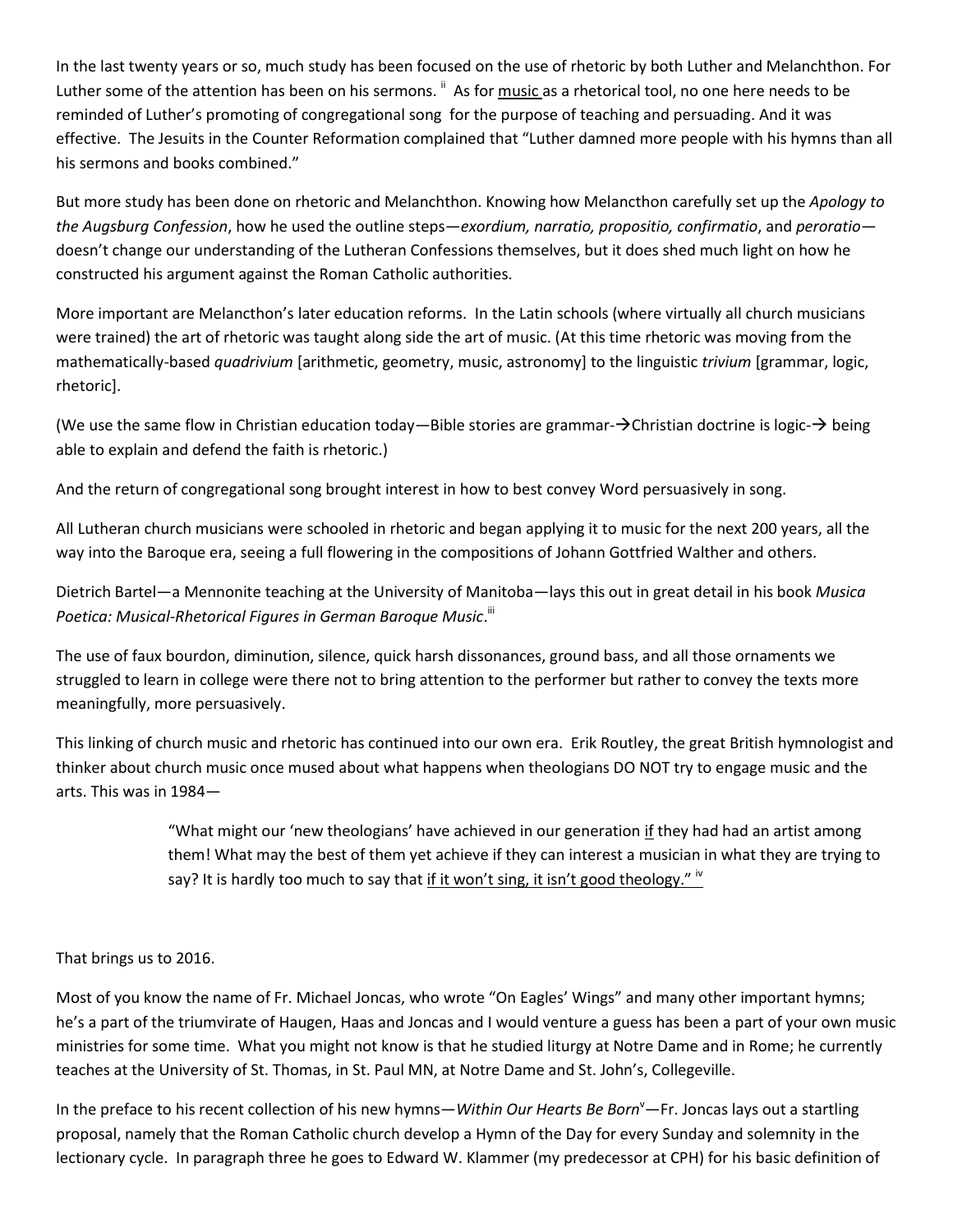the Hymn of the Day. In the following paragraph he quotes Carl Schalk in explaining the purpose of the hymn of the day. He admits that the Hymn of the Day is a Protestant "thing", but then suggests that other traditions may sometimes be found useful for our own time and place. In the concluding pages of the preface he shows how a Hymn of the Day practice would be consistent with the principles of the *Constitution on Sacred Liturgy*. But more poignant were Fr. Joncas' comments about the collection at the Association of Lutheran Church Musicians (ALCM) national gathering in Atlanta in the summer of 2015. In his workshop he explained his rationale for this series of hymns based on the lectionary in more fervent terms. He said, "The truth is that the state of preaching in Roman Catholic churches in America has gotten so bad, that the Hymn of the Day may be our only remaining hope."

………

Back to the young woman on the plane…

Like 1<sup>st</sup>-century Corinth, like the times of the Arian controversy, like the era of the Reformation, like...well, most of human history, we live in a difficult culture in which to plant the seed of the Gospel, but from time to time, there are some openings.

Rev. Matt Popovits is an LCMS pastor and church planter with Our Savior New York, a family of parishes in Manhattan and Queens. He was dean this summer for a week at Camp Arcadia and included this amazing statistic: the average attendance these days for Christian churches in the five boroughs of NYC—36!

Rev. Jedidiah Maschke, (you may know his father, Rev. Tim Maschke author of *Gathered Guests: A Guide to Worship in the Lutheran Church*, professor at Concordia University Wisconsin) is a pastor and church planter in the Bay Area of San Francisco. Last year he spent a couple of days at our congregation in the Indianapolis area. At the concluding lunch he said, "This is all well and good but it has nothing to do with my ministry. In San Francisco we are not even on anyone's radar. There are few Christians, fewer "lapsed" believers, and no seekers."

And as the Rev. Dr. John Nunes – installed yesterday as the fifth President of Concordia New York—has over the years often reminded us, in the United States, what happens on the coasts almost always eventually makes its way to the center of the country.

Even as keen and seasoned an observer as Martin Marty noted in the July 1<sup>st</sup> issue of the *Journal of Lutheran Ethics*, <sup>vi</sup>the biggest problem that the Church is now facing is not atheism or antagonism from the government, it's indifference. "

What on earth is the Church to do?

The answer is probably NOT, as Sally Morgenthaler said already ten years ago, to "shrink Christian worship down to three sermon points and four songs in the key of perpetually happy." Vil

The answer is going to be to do as the Church has always done…

- Rely on the Word of God and its unique power
- Rely on the Holy Spirit and all the tools with which he equips us.

One of those tools and a part of the answer to our challenges, at least, lies in the roots of our Lutheran heritage.

Martin Luther not only rediscovered the Gospel, but he also, alone among the reformers, identified music as a gift from God, rather than a human invention. He went so far as to describe congregational song in rhetorical terms as a *predicatio sonora—* "a resounding sermon". In so doing he gave the Church, for its first five hundred years, and its next five hundred years, a powerful tool, a tool which 21<sup>st</sup> century neuroscience has repeatedly affirmed.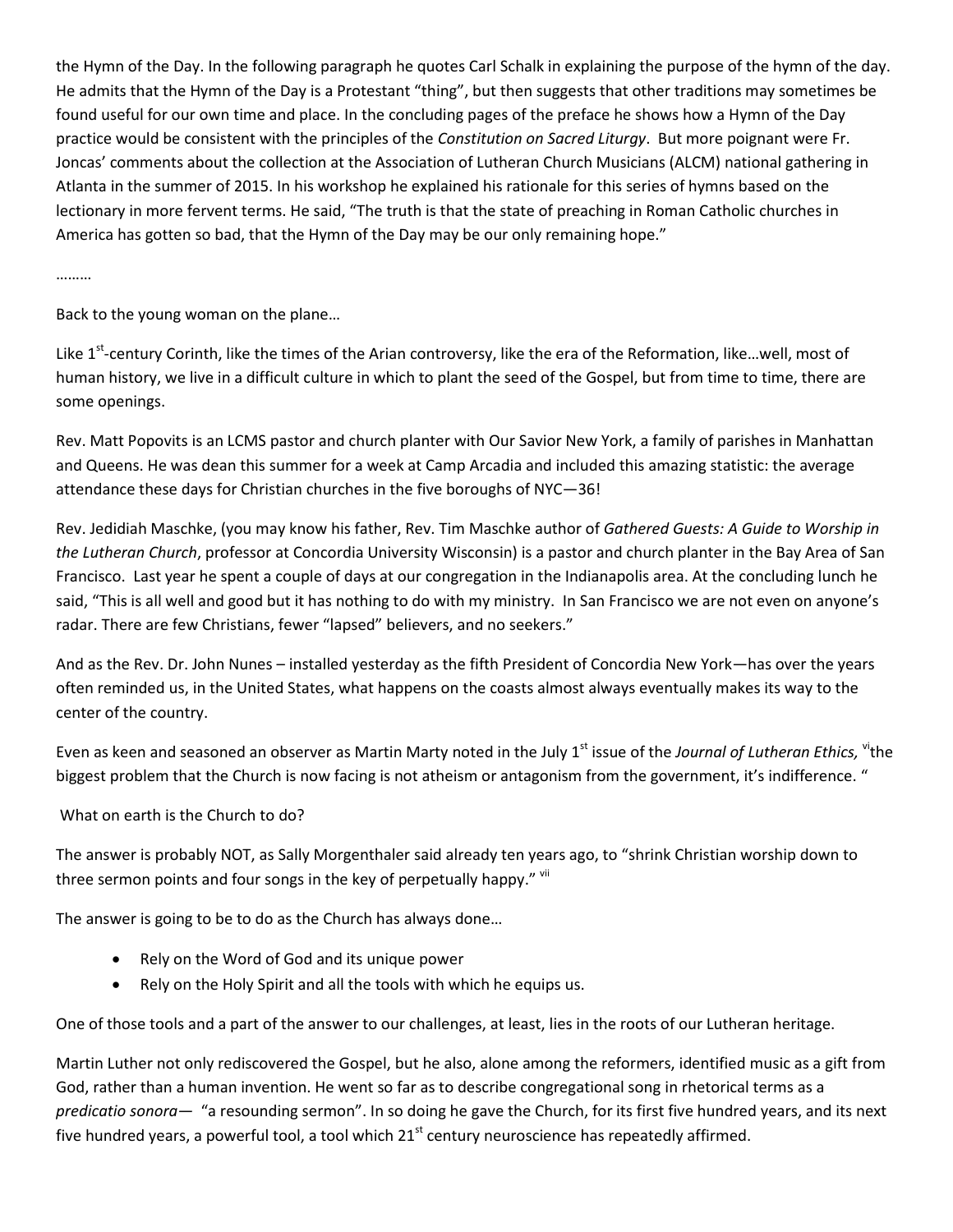In so doing Luther forged a strong, enduring bond between Lutheran preachers and Lutheran church musicians.

The task of both is the essence of rhetoric – to find just the right word, placed at just the right time in the liturgy, expressed in just the right way.

To be sure…

it is the Holy Spirit who "calls, gathers, enlightens".

Years ago Paul Manz would always chide (after enchanting us with the possibilities of improvisation) "The music will woo them, but the Word will win them."

Only the Holy Spirit creates faith, brings a real change of heart, through his means….not by guilt and the threat of punishment, not by the promise of reward, not even by the art of persuasion but by the Word of the Gospel—the divine truth of justification by grace alone through faith alone in Christ Jesus.

…….

One of my favorite TV shows these days is "Big Bang Theory." In one episode Sheldon, the theoretical physicist, desperately wants Howard, the engineer, to show Stephen Hawking his paper. Howard uses this to extract from Sheldon numerous onerous tasks. The last one is simple: "Pay me a compliment. Tell me that I'm good at what I do." Sheldon replies, "Of course, you're good at what you; in fact you're great at what you do. It's just that what you do isn't worth doing."

In a later episode Sheldon has his own existential crisis wondering if he should really be devoting his life to string theory.

In these latter days perhaps you occasionally too have doubts about life as a church musician. Is this really worth doing?

My friends,

What you do…

- taking time out for continuing education,
- studying, practicing, rehearsing, listening, teaching, praying, recruiting
- all those things you do as instruments of Christ's Spirit...

what you do is an awesome and wonderful work….a holy calling from God.

#### **And it has never been more important than it is right now.**

The Church thanks each of you for your tireless efforts in the classroom, in the balcony, on the organ bench, wherever… as persuaders of the Gospel.

Barry L. Bobb Carmel IN Lectures in Church Music Concordia University Chicago October 24, 2016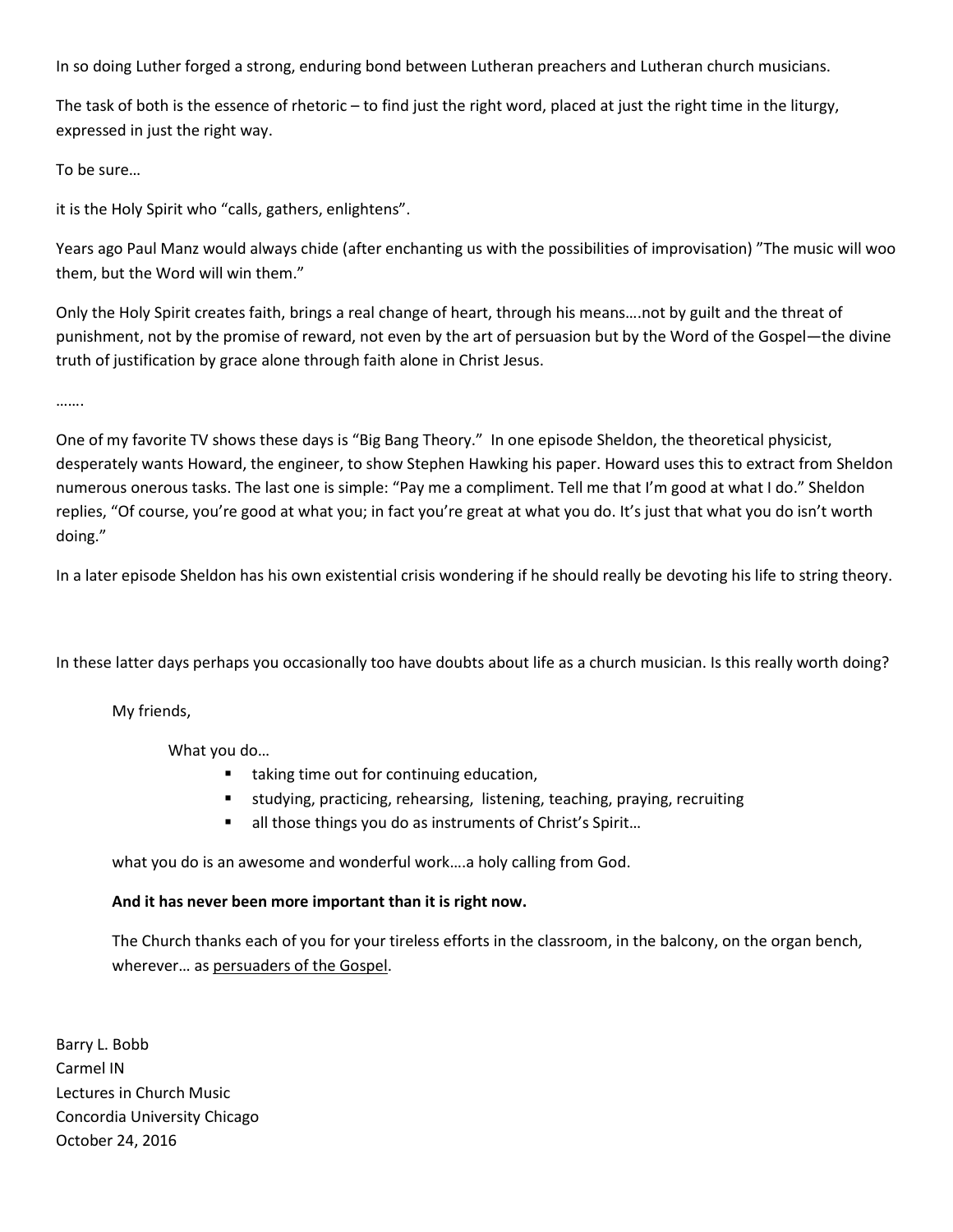$+ + +$ 

## Refections on Barry Bobb's "The Church Musician as Persuader"

Barry Bobb has pinpointed an important and timely issue for us. It deserves further reflections. Here are a few…

1) Bobb's comments about persuasion grow out of the Bible's message of God's deep respect for us in law and gospel, the Word made flesh in Jesus, forgiveness and grace, and the whole story of creation through rescue, prophets, Christ's cross and resurrection, and the church poured out into and for the sake of the world. It becomes clear that those who know about this grace are called to treat others as God treat us—with our various gifts deployed in love, justice, and care "for the common good" (1 Corinthians 12:7).

That is, all people deserve to know about this amazing grace of God, and all people are to be told about it with the respect it implies. So, of course there will be persuasion because all people are worthy of conversation, discussion, and dialogue. Since we are finite and sinful though redeemed, we are to engage in such persuasion with humility.

2) When this gracious message comes into the world, it elicits responses. The state's response provides the context in which we live out our individual vocations. One response of the state, on realizing the message means that Jesus and not the state is Lord, is to clamp down on the church and seek to eradicate it or to persecute it into silence. Another response is to seek to co-opt the church and use it to the state's advantage. The church in turn is tempted to be silent, to collapse into the control of the state for a misplaced advantage of worldly power, or to deny the temptation and speak the Word of God with the "right word" at the "right time" in the "right way." The letter to Diognetus in the second or third century reflects this last option and recognizes that members of a faithful church are sojourners in every

culture.

 $\overline{\phantom{a}}$ 

i Daniel Liderbach. *Christ in the Early Christian Hymns*. (New York: Paulist Press, 1998), pp. 39-40.

Neil R. Leroux. Luther's Rhetoric: Strategies and Style from the Invocavit Sermons. (St. Louis: Concordia Academic Press, 2002).

iii *Musica Poetica: Musical-Rhetorical Figures in German Baroque Music* (Lincoln NE: University of Nebraska Press, 1997).

iv Erik Routley. *Music Leadership in the Church* (Carol Stream, IL: Agape, division of Hope Publishing Company, 1984), 112.

<sup>v</sup> Michael Joncas. *Within Our Hearts Be Born: The Michael Joncas Hymnary for Advent and Christmas* (Portland OR: Oregon Catholic Press, 2013). A second volume, *We Contemplate the Mystery: Lent and Triduum* appeared in 2015.

 $^{\sf vi}$  Martin Marty with James M. Childs, Jr. in "A Conversation with Martin Marty about His New Book."

vii Sally Morgenthaler, "A Foreword" in Dan Kimball, *Emerging Worship: Creating Worship Gatherings for New Generations* (El Cajon, CA: EmergentYS, 2004), vi.